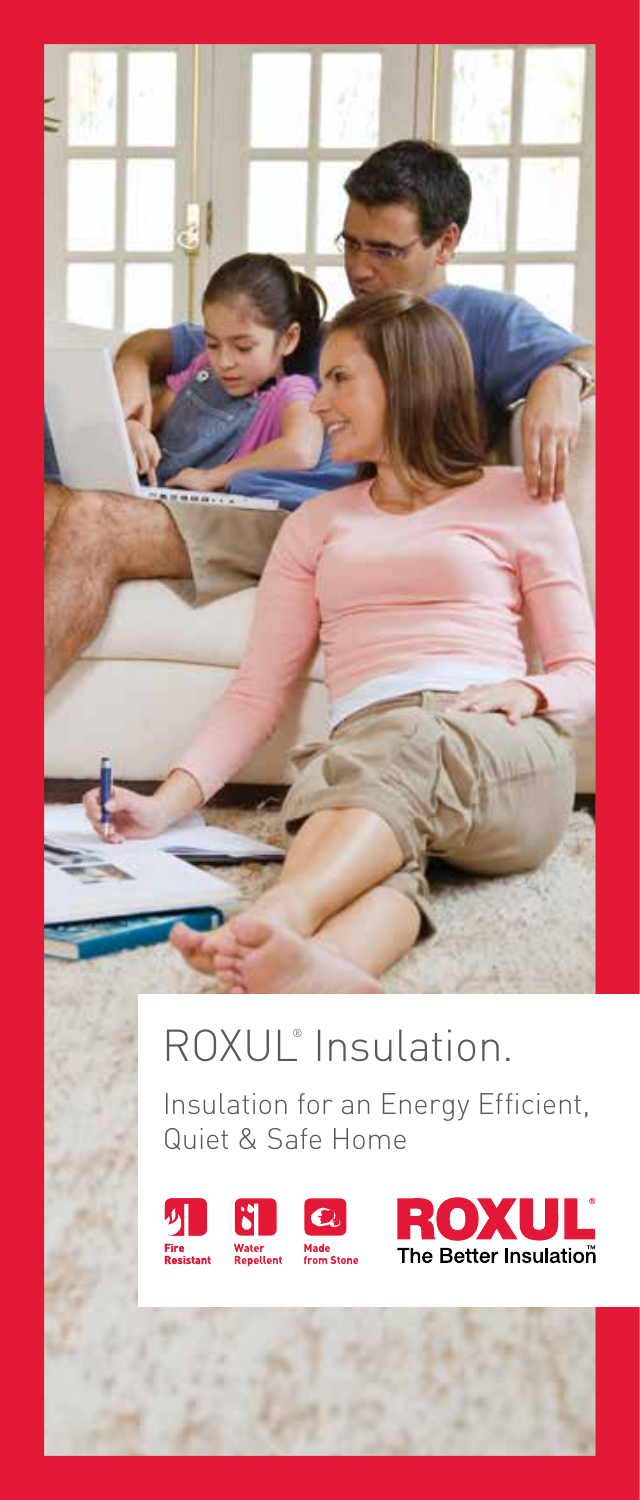# A global leader

**21 factories** on **3 continents**. In North America, insulation products.

Roxul's unique thermal insulation products provide indoor comfort in summer and winter, and help reduce heating and cooling costs.

# The choice of professionals

Many contractors and homeowners insist on **Roxul's ComfortBatt**® and **Safe'n'Sound**® residential products for the **advantages they offer over conventional insulations**. Roxul also produces the insulation products used in some of insulation used to **reduce the noise levels inside** buildings – and the people who occupy them.

### Insulation that's planet-friendly



Roxul is a member of the U.S. Green Building Council (USGBC) representing environmental responsibility & sustainability.



CFC- and HCFC-free, so they don't deplete the earth's protective ozone layer.



Roxul insulation has received GreenGuard's most stringent certification for indoor air quality.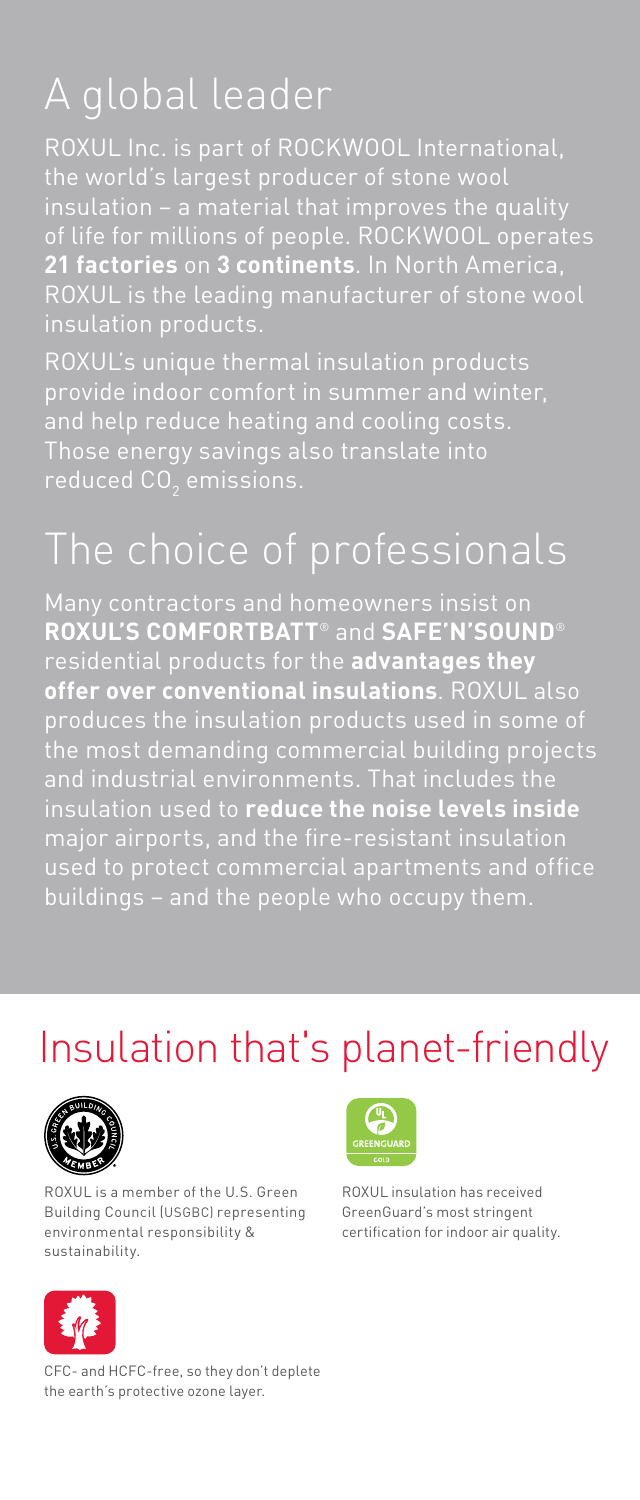# The ROXUL<sup>®</sup> difference

Roxul ComfortBatt® and Safe'n'Sound® offer far more than conventional insulations. Don't settle for anything less when you build or renovate:





In the event of a fire, every second counts. Roxul insulation helps protect you and your family by delaying the spread of fire. Made from stone, ROXUL products can withstand temperatures up to 2150˚F.



# **Water Repellent**

ROXUL insulation repels water, so R-value is not affected. It is also completely resistant to rot, mildew, mold, and bacterial growth – contributing to a safer indoor environment in your home.

Basalt Rock



Recycled Slag



**Made from Stone**

Roxul insulation is made from natural stone and recycled material. Its non-directional fiber structure and higher density give it better dimensional stability and make it an effective barrier against noise.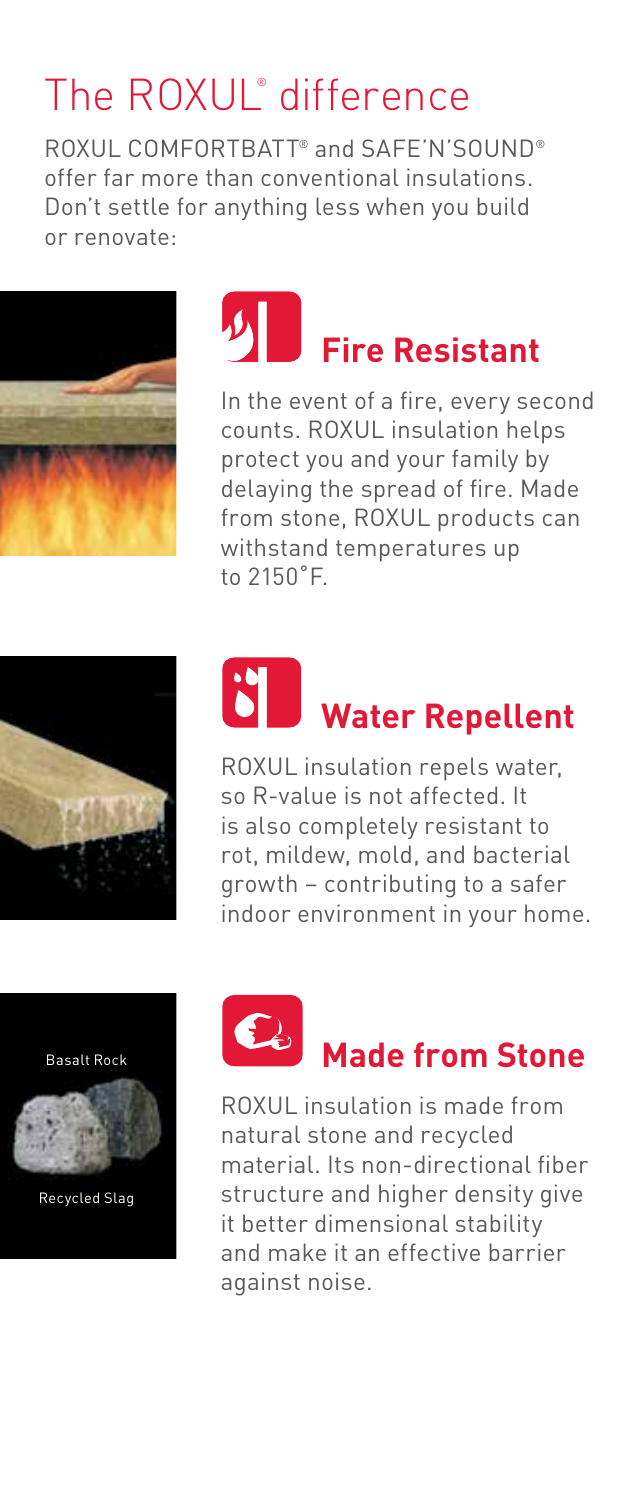## Insulate to save energy

An energy efficient house is a better home. With ROXUL COMFORTBATT<sup>®</sup> insulation, it's also a more comfortable living environment for you and your family. ROXUL COMFORTBATT helps keep the outside outside, to keep your home warm in the winter, and cool in the summer. That also translates into reduced heating and air conditioning costs – and a house that is easier on the environment.

R-value is the measurement of an insulation's ability to prevent heat flow. The higher the R-value, the more insulating power it provides. ROXUL ComfortBatt is available in R15 and R23 to deliver top thermal performance. Additionally, while moisture significantly reduces the R-value of many other popular insulation materials, Roxul COMFORTBATT does not store or transfer moisture so the R-value you install will remain the same year after year.

### Insulate for a quiet home

Nothing beats the tranquility of a quiet home – and that's exactly what ROXUL SAFE'N'SOUND® provides. It's an innovative, high density insulation that's specifically designed to absorb sound and reduce noise from traveling from one room to another. Unlike thermal insulation, Roxul SAFE'N'SOUND is used for soundproofing interior walls and for ceilings between rooms. Made from stone wool, ROXUL SAFE'N'SOUND reduces sound transmission by trapping sound waves and vibrations in the thousands of tiny interconnected spaces created by its unique fiber structure.

# A safer home

Roxul Safe'n'Sound is made from stone, so it provides an extra barrier of safety – fire resistance. In the event of a house fire, it helps slow the spread, and can provide precious extra minutes for a safe escape.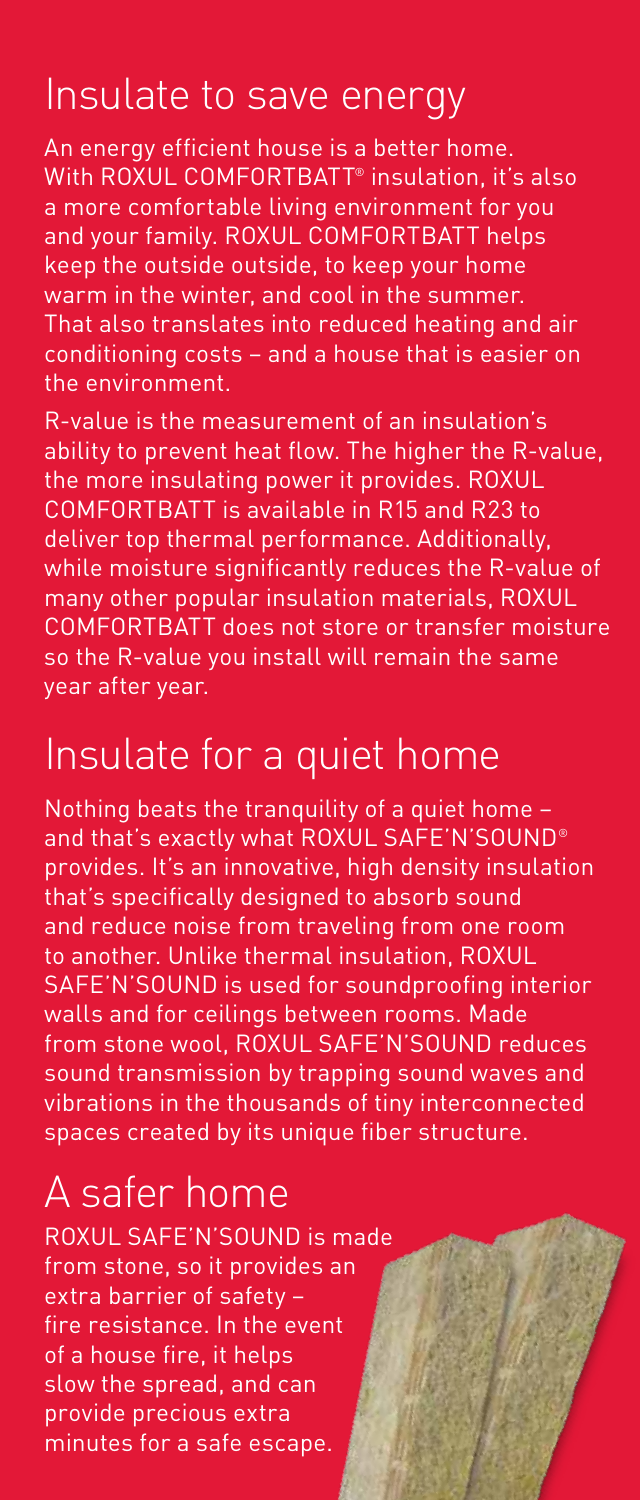## Maximize the comfort

**Roxul ComfortBatt®** installed in **exterior walls** is a great way to **save energy,** but there are other applications that can make a big difference in your home's comfort. Insulating the **exposed concrete walls** in basements and **heated crawl spaces,** as well as increasing the insulation in your **attic** are all effective ways to improve your home's **energy efficiency.**



### Vapor barrier or no vapor barrier?

If you live in the Northern half of the US, chances are that a vapor barrier is required to control vapor transmission and minimize condensation in walls and ceilings. While many professional contractors feel that polyethylene is the best choice, you should always consult local building codes when determining whether or not to install a vapor barrier and if so, what product may be best to use.

For technical support email us at or contact us at **www.ROXUL.com** or by phone at **1-800-265-6878**.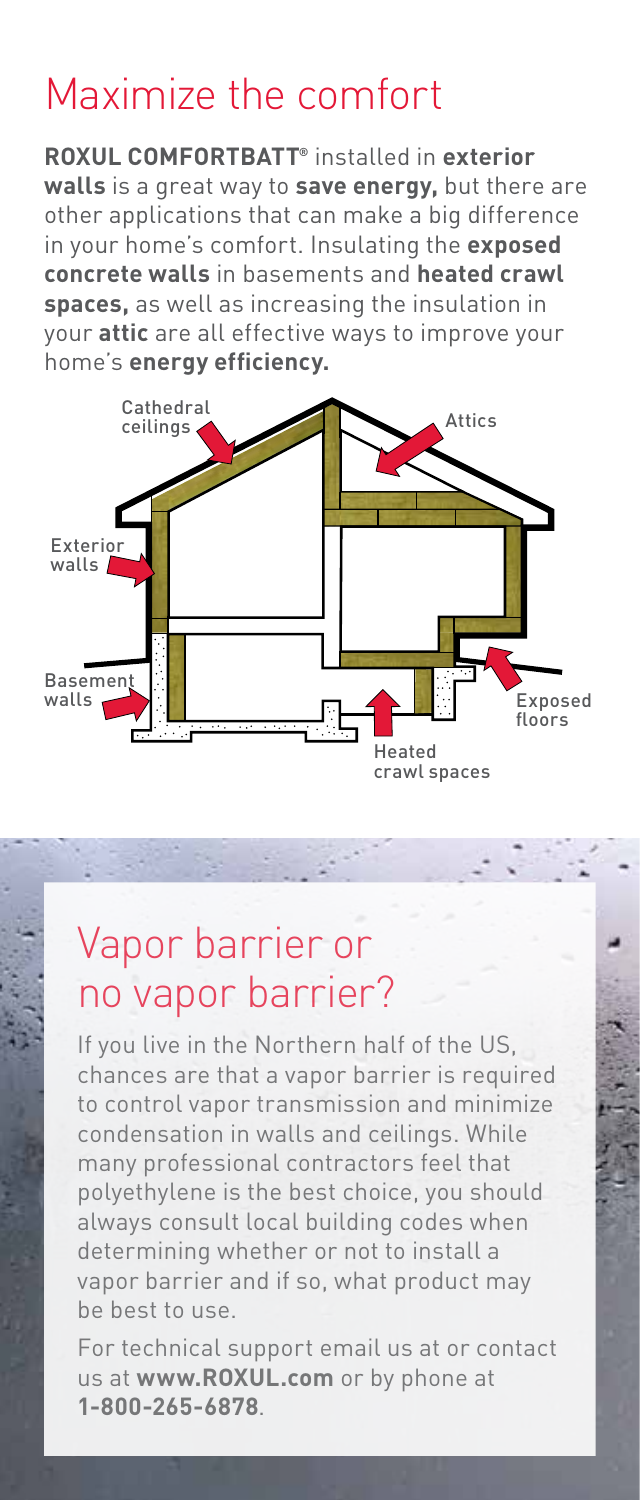



#### **R15 – 16"** on center

Covers: Length: Width: Thickness: **12 BATTS**

 $59.7$  ft<sup>2</sup> (5.55 m<sup>2</sup>) 47 in. (1194 mm) 151/4 in. (387 mm) 31/2 in. (89 mm)

#### **R15 – 24"** on center

Covers: Length: Width: Thickness: **8 BATTS**

60.1 ft2 (5.58 m2 ) 47 in. (1194 mm) 23 in. (584 mm) 31/2 in. (89 mm)



**LOW MUC** 

OU'LL NE

OU'LL N

WMUCK HO

**LOW MUC** 

OU'LL N

### **R23 – 16"** on center

Covers: Length: Width: Thickness: **8 BATTS**

39.8 ft2 (3.70 m2 ) 47 in. (1194 mm) 151/4 in. (387 mm) 51/2 in. (140 mm)

### **R23 – 24"** on center

Covers: Length: Width: Thickness: **5 BATTS**

37.5 ft² (3.48 m²) 47 in. (1194 mm) 23 in. (584 mm) 51/2 in. (140 mm)

### **R30 – 16"** on center

Covers: Length: Width: Thickness: **6 BATTS**

29.9 ft<sup>2</sup> (2.78 m<sup>2</sup>) 47 in. (1194 mm) 151/4 in. (387 mm) 71/4 in. (184 mm)



### **R30 – 24"** on center

Covers: Length: Width: Thickness: **4 BATTS**

30.0 ft2 (2.87 m2 ) 47 in. (1194 mm) 23 in. (584 mm) 71/4 in. (184 mm)

> Œ **ROXUL** Comf

経験の場所



COMFORTBATT® is a registered trademark of ROXUL Inc.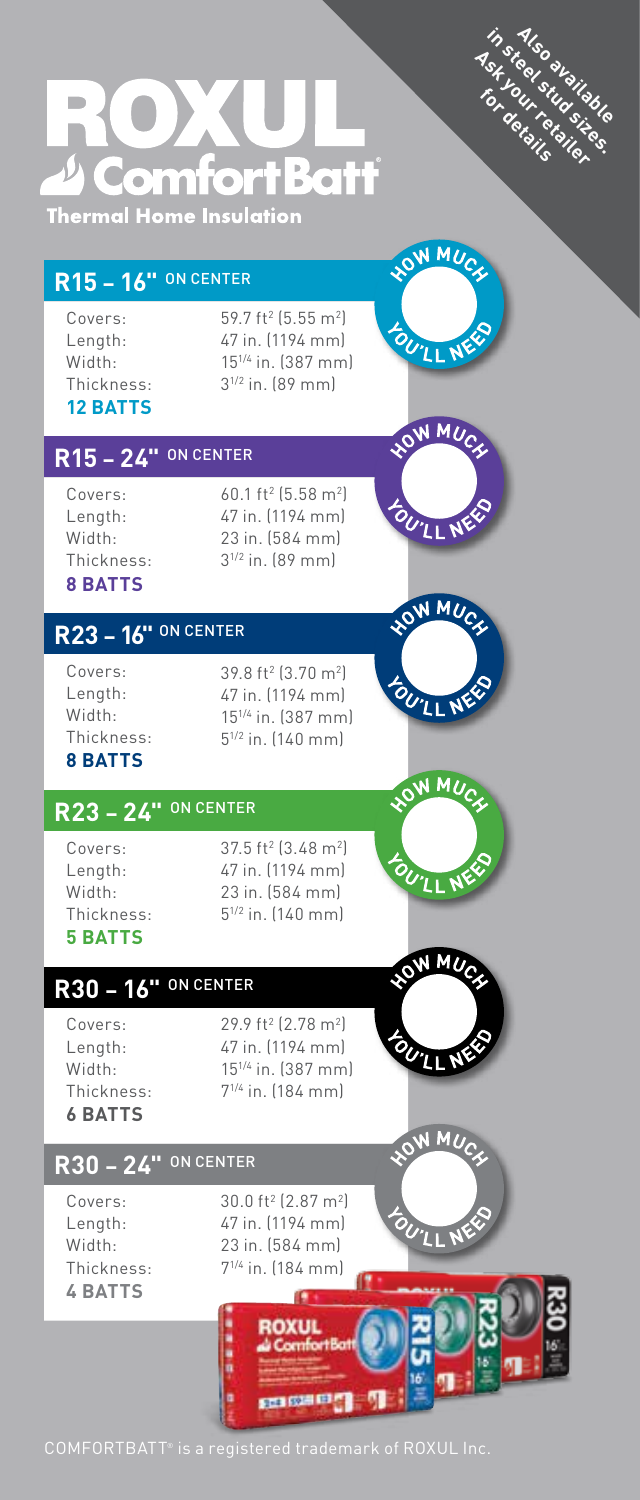# Maximize the peace & quiet

Installing ROXUL SAFE'N'SOUND® inside interior walls, and in ceilings between floors is a great way to reduce sound transmission and improve fire resistance. ROXUL SAFE 'N' SOUND's stonewool composition and high density make it an ideal choice for soundproofing applications.



Typical applications include:

- 
- Bedrooms **Bathrooms**
- 
- 
- 
- **Home Offices Home Theater Rooms**
- Basements Furnace/Laundry Rooms



When it comes to home theaters and media rooms, Roxul Safe'n'Sound delivers **excellent sound absorption** within the wall cavity.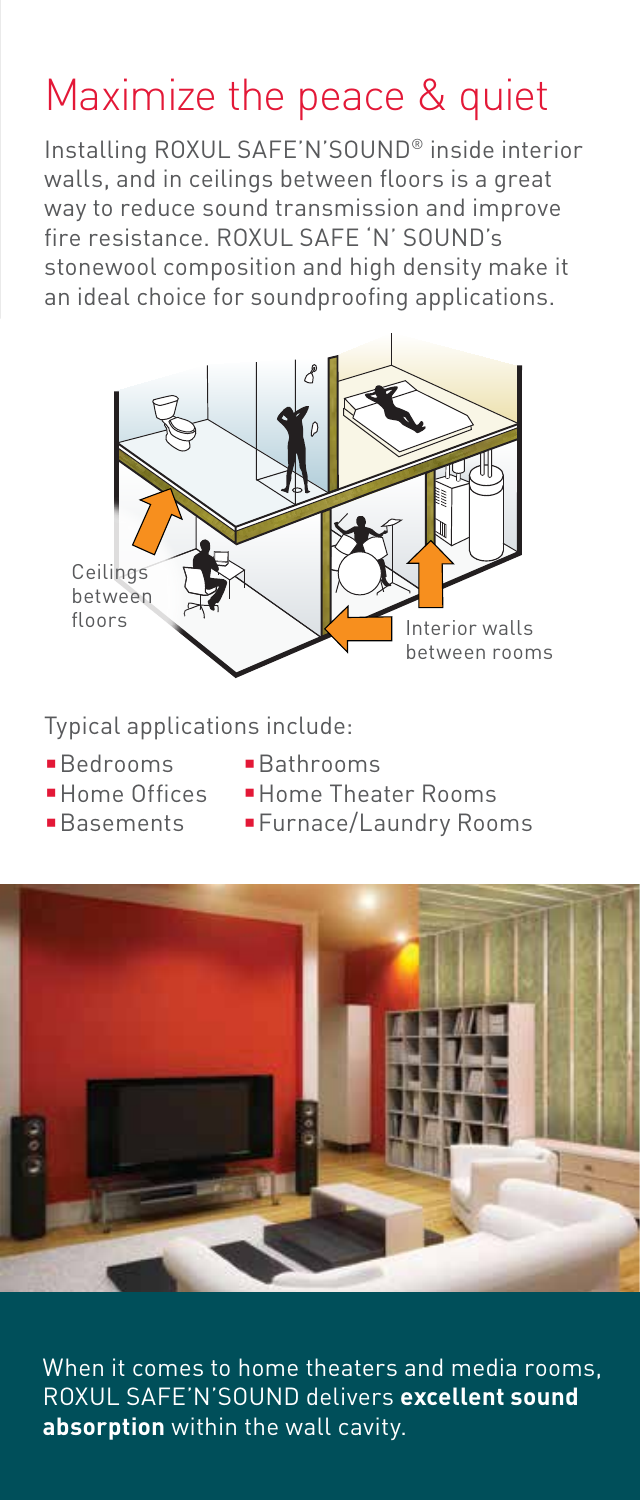# $\blacksquare$ **Fire & Soundproofing Insulation**

#### **16" – WOOD** on center

Covers: Length: Width: Thickness: **12 BATTS**

#### $59.7$  ft $^{2}$  (5.55 m $^{2}$ ) 47 in. (1194 mm) 151/4 in. (387 mm) 3 in. (76 mm)



#### **24" – WOOD** on center

Covers: Length: Width: Thickness: **8 BATTS**

60.1 ft2 (5.58 m2 ) 47 in. (1194 mm) 23 in. (584 mm) 3 in. (76 mm)



OW MUC

OU'LL N

**LOW MUC** 

OU'LL NE

#### **16" – steel** on center



64.0 ft2 (5.95 m2 ) 48 in. (1219 mm) 161/4 in. (413 mm) 3 in. (76 mm)

### **24" – steel** on center

Covers: Length: Width: Thickness: **8 BATTS**

64.0 ft2 (5.95 m2 ) 48 in. (1219 mm) 241/4 in. (584 mm) 3 in. (76 mm)